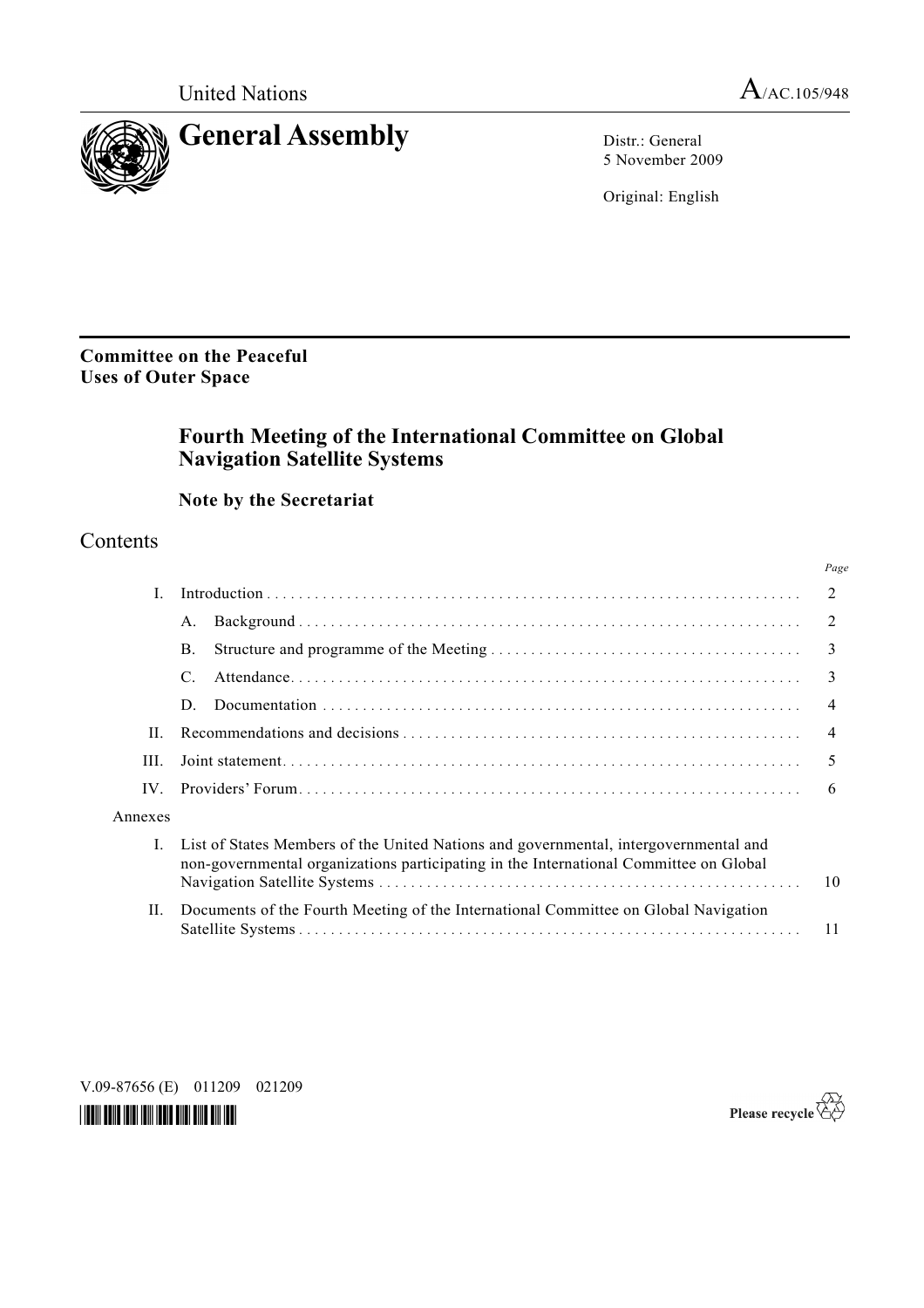# **I. Introduction**

## **A. Background**

1. The Committee on the Peaceful Uses of Outer Space, at its fifty-second session, in 2009, noted with appreciation that the International Committee on Global Navigation Satellite Systems (ICG) continued to make significant progress towards achieving compatibility and interoperability among global and regional space-based positioning, navigation and timing systems and in promoting the use of global navigation satellite systems (GNSS) and their integration into national infrastructures, particularly in developing countries.1

2. In order to help developing countries and countries with economies in transition to participate in and benefit from GNSS activities being carried out by the Office for Outer Space Affairs of the Secretariat and in implementation of the activities of the programme on GNSS applications for 2009, the Office for Outer Space Affairs, jointly with the United States of America and the European Space Agency (ESA), organized the United Nations/Azerbaijan/United States of America/European Space Agency Workshop on applications of GNSS for the benefit of countries, held in Baku on 11-15 May 2009 (A/AC.105/946).

3. In accordance with the ICG workplan, the Office for Outer Space Affairs, serving as the executive secretariat of ICG and the Providers' Forum, co-organized international training courses on satellite navigation and location-based services for the purpose of building capacity in developing countries through the regional centres for space science and technology education, affiliated to the United Nations, which would also act as ICG information centres (A/AC.105/951). The ICG information centres would foster a more structured approach to information exchange through a network linking ICG and the regional centres and would connect the institutions involved or interested in GNSS applications with providers of GNSS systems. The training courses were co-sponsored by the Government of the United States through ICG.

4. Since 2005, the Office for Outer Space Affairs, consistent with its role as the executive secretariat of ICG and its Providers' Forum, has served as the focal point for matters relating to organization of the annual meetings of ICG, interim planning and working group activities.

5. The Office for Outer Space Affairs organized and hosted the First Meeting of ICG in Vienna on 1 and 2 November 2006 (A/AC.105/879). The Second Meeting of ICG was held in Bangalore, India, from 4 to 7 September 2007 (A/AC.105/901). The Third Meeting of ICG was held in Pasadena, California, United States, from 8 to 12 December 2008 (A/AC.105/928).

6. The Fourth Meeting of ICG was held in Saint Petersburg, Russian Federation, from 14 to 18 September 2009 under the chairmanship of the Russian Federation.

**\_\_\_\_\_\_\_\_\_\_\_\_\_\_\_\_\_\_** 

<sup>1</sup> *Official Records of the General Assembly, Sixty-fourth Session*, *Supplement No. 20* (A/64/20), para. 128.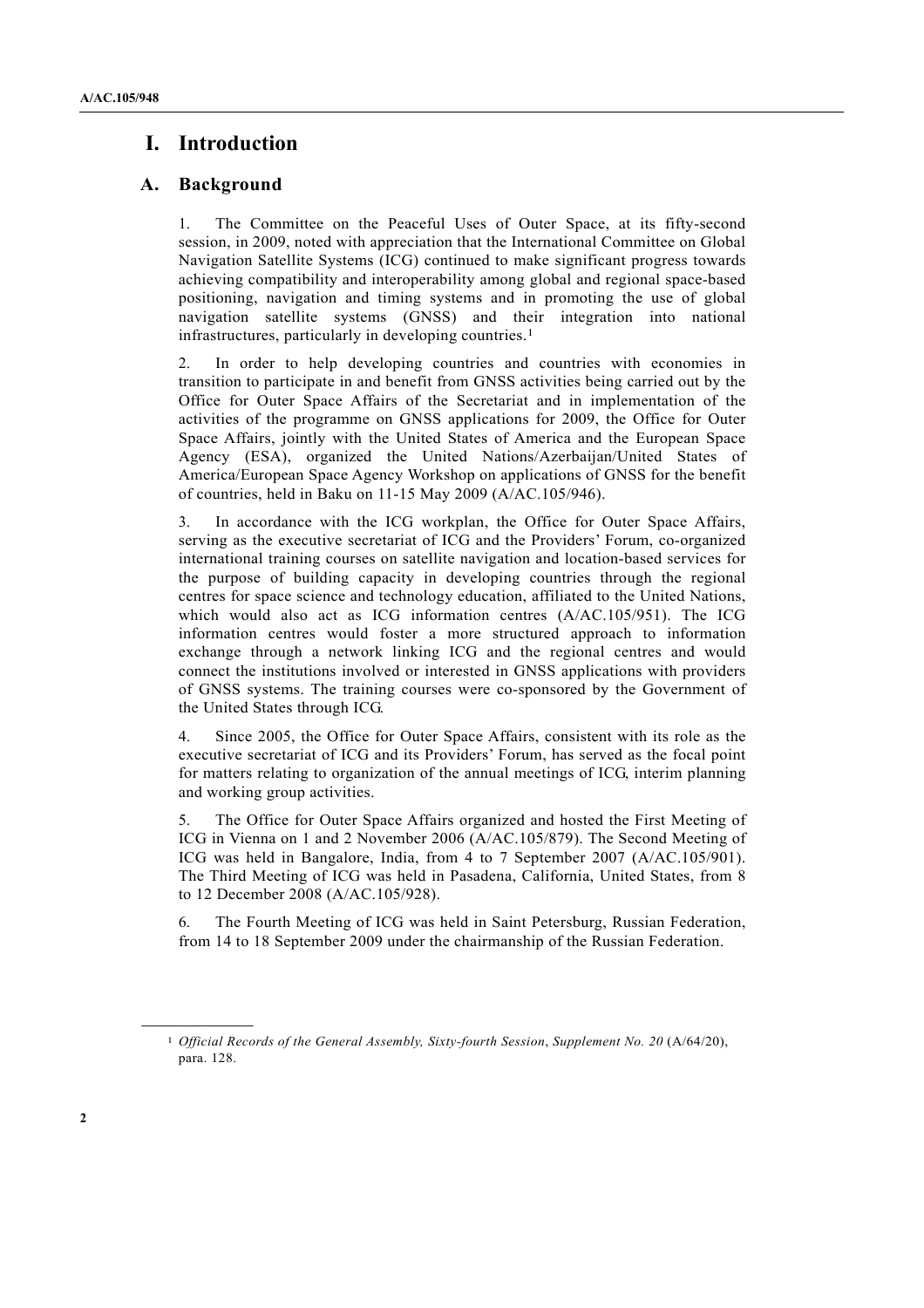# **B. Structure and programme of the Meeting**

7. The programme of the Fourth Meeting of ICG included three plenary sessions and working group meetings.2 At the first plenary session of the Meeting, held on 14 September 2009, GNSS service providers and augmentation system providers made presentations on the status of their systems and future plans. The presentations made by associate members and observers outlined recent developments with regard to GNSS services, applications, and educational and capacity-building activities at the global, regional and national levels. Representatives of industrial entities and academic institutions also made presentations on GNSS science and innovative technology applications, outlining opportunities in user applications and GNSS technology for consideration by ICG and its working groups.

8. At its plenary sessions held on 17 and 18 September 2009, ICG considered the implementation of the recommendations of the working groups and plans to address the current and future work of each working group. GNSS exhibitions at the meeting venue included displays by manufacturers of their current range of products in the field of equipment, services and applications for positioning, navigation and timing.

9. In accordance with the workplan of ICG, four working group meetings, held on 16 and 17 September 2009, focused on the following issues: compatibility and interoperability (led by the Russian Federation and the United States); enhancement of performance of GNSS services (led by ESA); information dissemination and capacity-building (led by the Office for Outer Space Affairs); and interaction with national and regional authorities and relevant international organizations (led by the International Federation of Surveyors, the International Association of Geodesy and the International GNSS Service).

10. After considering the various items before it, ICG adopted the joint statement summarized in section III below.

11. In conjunction with the Fourth Meeting of ICG the Providers' Forum held its fourth meeting in Saint Petersburg, Russian Federation, on 13, 15, 16 and 17 September 2009 under the chairmanship of the Russian Federation and the United States (see section IV below).

# **C. Attendance**

**\_\_\_\_\_\_\_\_\_\_\_\_\_\_\_\_\_\_** 

12. Representatives of the following States participated in the Fourth Meeting: China, Italy, Japan, Russian Federation and United States. Representatives of the European Community and ESA also participated.

13. The following intergovernmental and non-governmental organizations dealing with GNSS services and applications were represented at the Meeting: Civil Global Positioning System Service Interface Committee, European Position Determination System, International Association of Geodesy (IAG) and IAG Reference Frame Sub-Commission for Europe, International Earth Rotation and Reference Systems

<sup>2</sup> A list of entities participating in ICG is contained in annex I.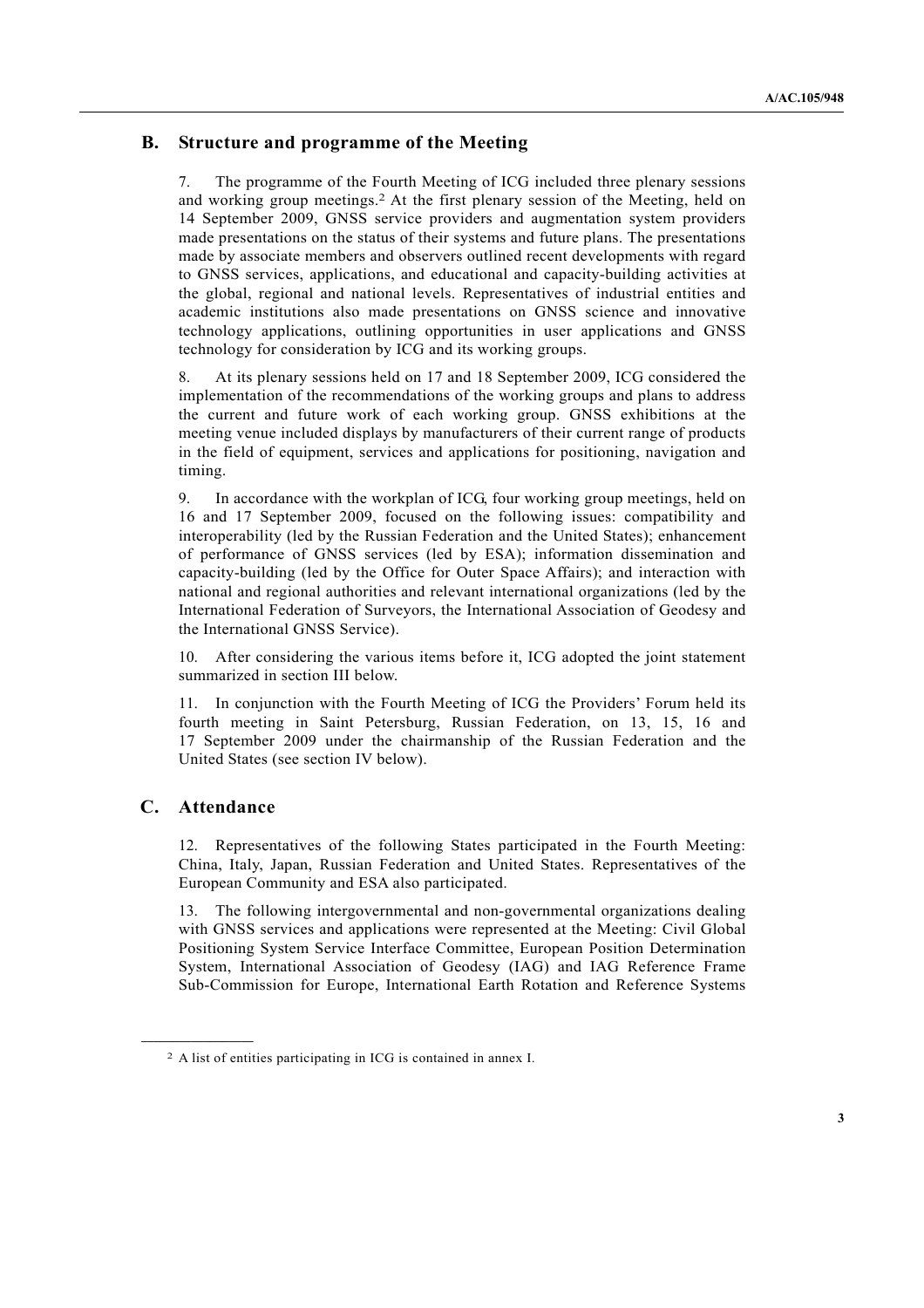Service, International Federation of Surveyors, International GNSS Service and Office for Outer Space Affairs.

14. The Meeting was attended by observers for the following organizations: International Bureau of Weights and Measures (BIPM) and International Association of Institutes of Navigation.

15. ICG invited the International Civil Aviation Organization, the regional centres for space science and technology education, affiliated to the United Nations, and the Space Generation Advisory Council, upon their request, to attend the meeting and to address it, as appropriate.

16. A list of States Members of the United Nations and governmental, intergovernmental and non-governmental organizations participating in ICG is contained in annex I.

## **D. Documentation**

17. A list of the documents of the Fourth Meeting is contained in annex II. The documents and further information on the Meeting programme and presentations are available on the ICG information portal (www.icgsecretariat.org).

# **II. Recommendations and decisions**

18. The chairman of the Fourth Meeting outlined the work that ICG had before it at the Fourth Meeting and reviewed related events held in conjunction with that Meeting.

19. The co-chairman of the Providers' Forum made a statement on the results of the Providers' Forum. It was noted that the Providers' Forum continued to make significant progress towards further elaboration and implementation of measures for compatibility and interoperability among global and regional space-based positioning, navigation and timing systems. It was also noted that further consideration had been given to disseminating information on open service signal specifications and service standards.

20. ICG noted with satisfaction the work done by the working groups in implementation of the actions contained in the ICG workplan.

21. ICG endorsed the recommendation that, consistent with the principle of transparency, every GNSS provider should publish documentation containing signal and system information, the policies of provision and the minimum levels of performance offered by its open service.

22. ICG expressed its appreciation to the Office for Outer Space Affairs for work undertaken in support of ICG and its Providers' Forum, including carrying out the activities planned for 2009 and maintaining the ICG information portal.

23. ICG noted with appreciation that regional centres for space science and technology education, affiliated to the United Nations, would serve as ICG information centres.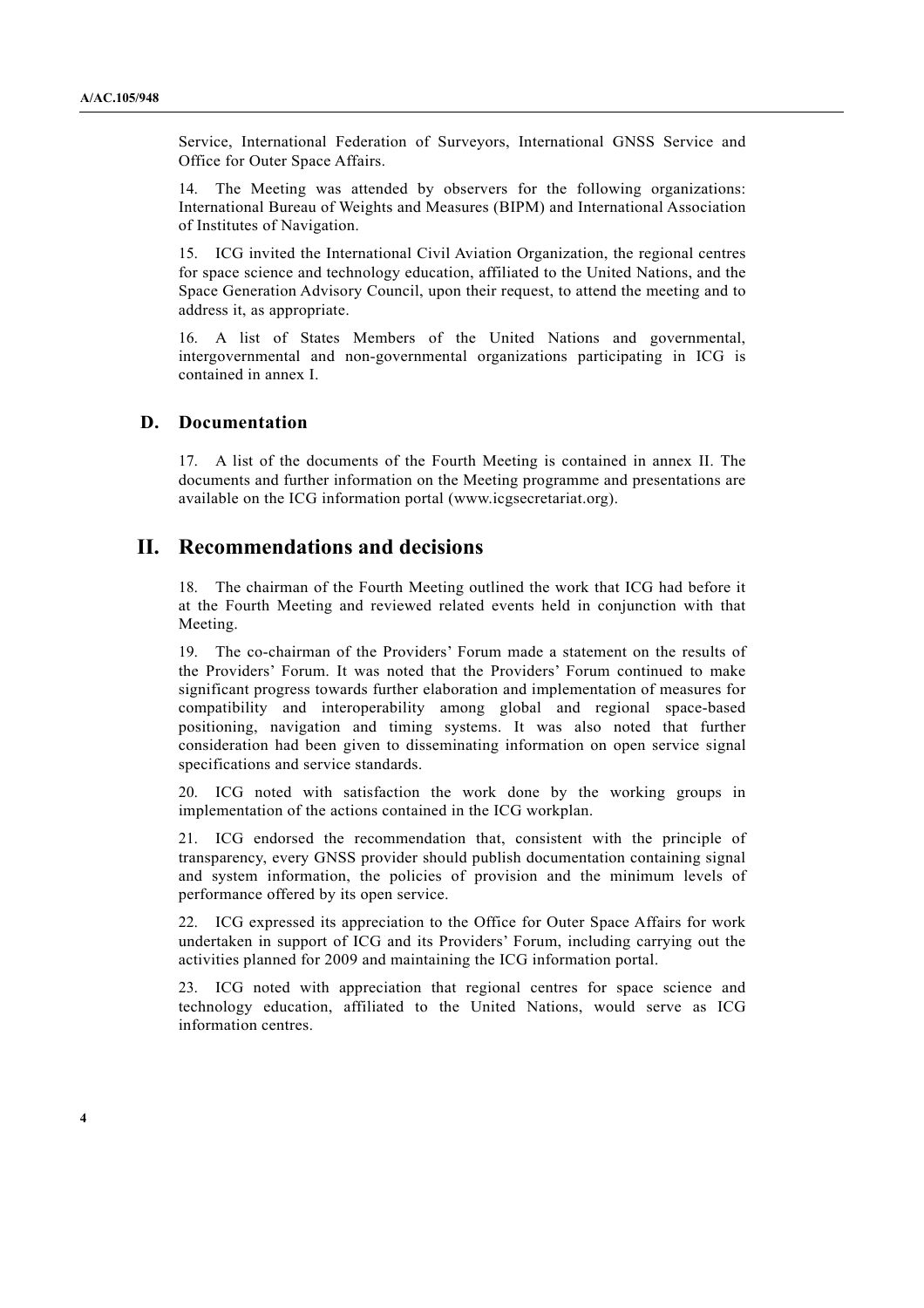24. ICG agreed to invite the Space Generation Advisory Council to participate in an expert capacity in the work of ICG Working Group C on information dissemination and capacity-building.

# **III. Joint statement**

25. ICG adopted by consensus the following joint statement:

 1. The Fourth Meeting of the International Committee on Global Navigation Satellite Systems (ICG) was held in Saint Petersburg, Russian Federation, from 14 to 18 September 2009, to continue reviewing and discussing developments in global navigation satellite systems (GNSS) and to allow ICG members, associate members and observers to consider matters of interest. ICG also addressed GNSS science and innovative technology applications and future commercial applications. Representatives from industry, academia and Governments shared views on GNSS compatibility and interoperability.

 2. The Meeting was hosted by the Government of the Russian Federation. Participants in the Meeting included China, Italy, Japan, the Russian Federation, the United States of America, the European Community and the European Space Agency (ESA), as well as the following international organizations: Civil Global Positioning System Service Interface Committee, European Position Determination System, International Association of Geodesy (IAG) and IAG Reference Frame Sub-Commission for Europe, the International Bureau of Weights and Measures (BIPM), the International Federation of Surveyors, International Earth Rotation and Reference Systems Service, International Association of Institutes of Navigation, International GNSS Service, and the Office for Outer Space Affairs of the United Nations Secretariat. The representatives of the International Civil Aviation Organization, the regional centres for space science and technology education, affiliated to the United Nations, located in Mexico and Brazil, Morocco and Nigeria and the Space Generation Advisory Council attended the meeting.

 3. ICG recalled that the General Assembly, in its resolution 63/90 of 5 December 2008, had noted with appreciation that ICG had been established on a voluntary basis as a forum to promote cooperation, as appropriate, on matters of mutual interest to its members related to civil satellite-based positioning, navigation, timing and value-added services, as well as the compatibility and interoperability of global navigation satellite systems and to promote their use to support sustainable development, particularly in developing countries.

 4. ICG noted that the working groups focused on the following issues: compatibility and interoperability; enhancement of the performance of GNSS services; information dissemination and capacity-building; and interaction with national and regional authorities and relevant international organizations. It also noted that substantive progress had been made in furthering the workplans of ICG and the Providers' Forum that had been approved at the previous meetings of ICG.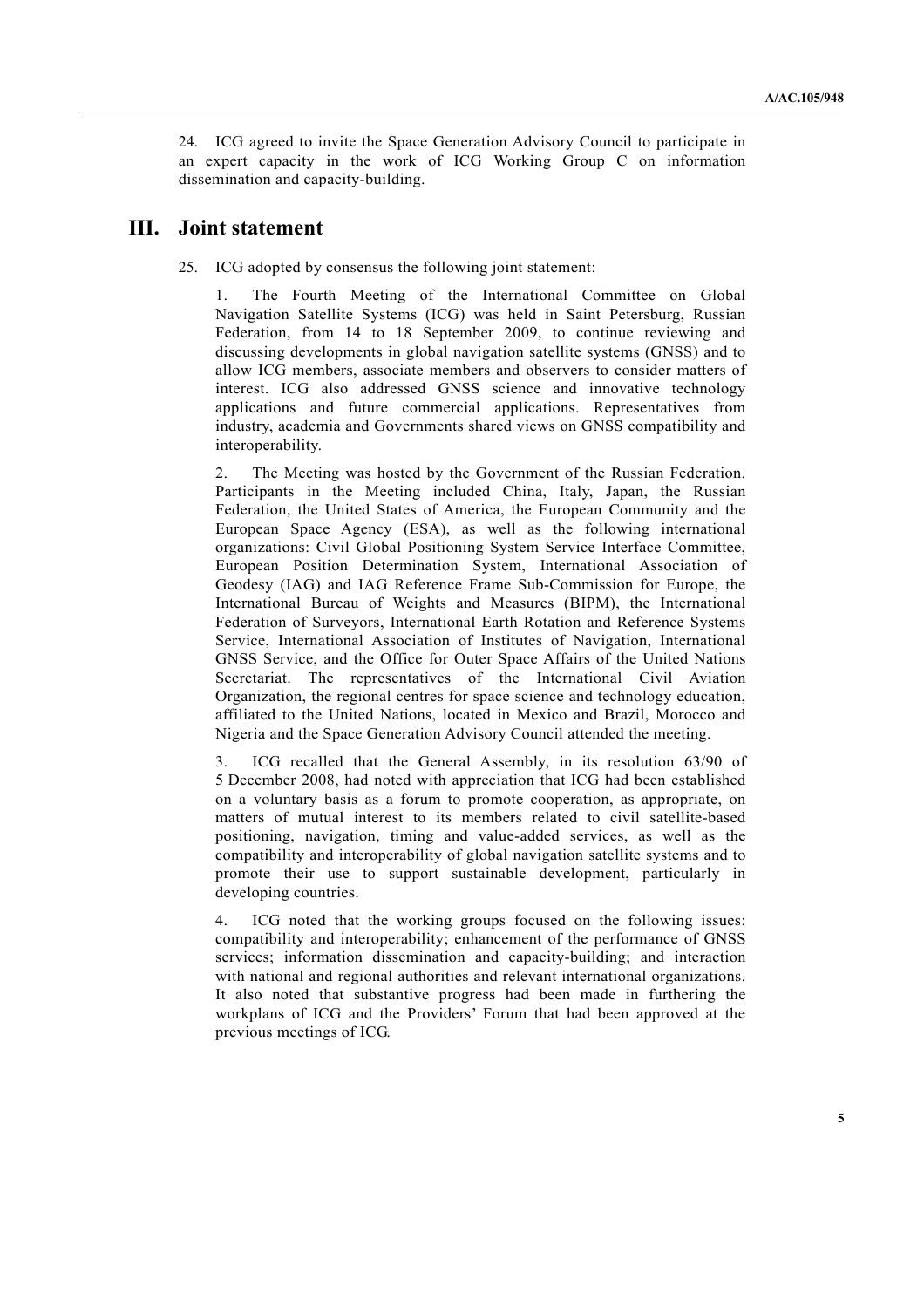5. ICG noted that Working Group A on compatibility and interoperability had organized two workshops in 2009 to explore further the issue of GNSS interoperability from users' perspectives before resuming its deliberations at the Fourth Meeting of ICG. At the Fourth Meeting of ICG, Working Group A made some amendments to its workplan, in particular, regarding further elaboration and implementation of the principle of compatibility, consistent with International Telecommunication Union regulations and recommendations, and proposed a new principle of transparency. Working Group A plans to hold, at a minimum, an additional interoperability workshop in 2009 and a compatibility workshop in 2010.

 6. Working Group B on enhancement of the performance of GNSS services discussed techniques for enhancement of GNSS services and the opportunity to monitor the ionosphere during the next solar maximum and its effects on GNSS receivers.

 7. Working Group C on information dissemination and capacity-building continued to develop a programme on GNSS applications and emphasized the participation of ICG in the International Space Weather Initiative.

 8. The task forces of Working Group D on interactions with national and regional authorities and relevant international organizations began their work to develop processes to align and maintain geodetic and timing references, which are fundamental to the interoperability of GNSS. It was also agreed to hold additional workshops between the annual ICG meetings.

ICG and the Providers' Forum discussed the revision of their workplans. During a plenary session, ICG also decided to support a proposal for a multi-GNSS demonstration project in the Asia/Oceania region.

 10. ICG accepted the invitation of Italy and the European Community to jointly host its Fifth Meeting in Turin, Italy, from 18 to 22 October 2010. The Office for Outer Space Affairs, as the executive secretariat of ICG and the Providers' Forum, will assist in the preparations for those meetings and for interim planning and working group activities. ICG noted the expression of interest by Japan to host the Sixth Meeting of ICG in 2011 and by China to host the Seventh Meeting of ICG in 2012.

# **IV. Providers' Forum**

26. The fourth meeting of the Providers' Forum, co-chaired by the Russian Federation and the United States, was held in conjunction with the Fourth Meeting of ICG in Saint Petersburg, Russian Federation. The meeting consisted of four sessions, on 13, 15, 16 and 17 September 2009. China, Japan, the Russian Federation and the United States, as well as the European Community, were represented at the meeting.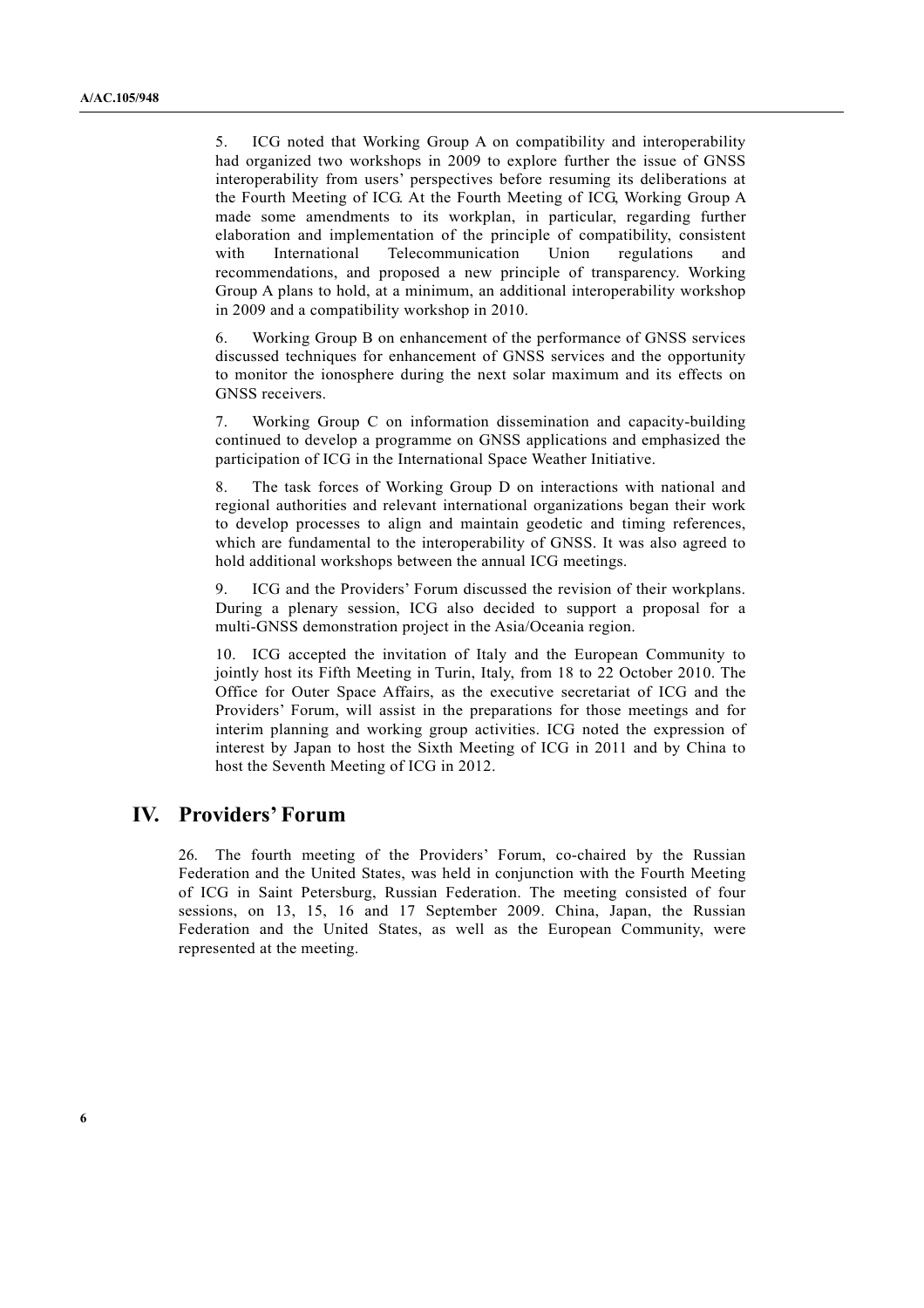27. After consideration of the item on its agenda, the Providers' Forum adopted the report on the meeting containing the recommendations and decisions set out below.

## **A. Summary of discussions and recommendations**

## **1. Promotion of compatibility and interoperability**

### *Review of principles on compatibility and interoperability*

1. The representative of the European Community presented its position on compatibility and interoperability and proposed two objectives to be included in the official documentation of the Providers' Forum: "Global and regional system providers agree that, at a minimum, all global navigation satellite systems (GNSS) signals must be compatible. To the maximum extent possible, open signals and services should also be interoperable". The European Community also proposed two options to deal with compatibility. Views of other providers were presented, and it was noted that those views would be further elaborated in the related meetings of the Providers' Forum leading up to the Fifth Meeting of ICG, to be held in Italy in 2010.

## *Status of consolidated report on planned and operating systems based on member input consistent with the template for information-sharing*

2. The Providers' Forum noted that the executive secretariat had continued to compile reports from each provider on their respective planned and operating systems, consistent with the template for information-sharing. It was noted that the executive secretariat would provide a consolidated set of reports for review prior to final publication.

#### *Report on user and manufacturer workshops*

3. The Providers' Forum took note of two workshops organized by Working Group A on compatibility and interoperability in 2009 to obtain worldwide expert input regarding characteristics that would aid or hinder interoperability. In that regard, the Providers' Forum noted that 20 responses to the questionnaire had been reviewed and that Working Group A would continue to organize workshops and solicit additional responses to the questionnaire. The Providers' Forum further noted that Working Group A would continue to focus on workshops on interoperability.

### **2. Open service information dissemination**

## *Consideration of template for sharing and disseminating information on open service signal specifications and service standards*

4. The representative of the United States made a presentation on Global Positioning System (GPS) open service provision practices. The United States proposed a new principle, for adoption by ICG, regarding the offering of open services. Subsequent to discussion of the proposal, it was decided to further consider it within Working Group A on compatibility and interoperability.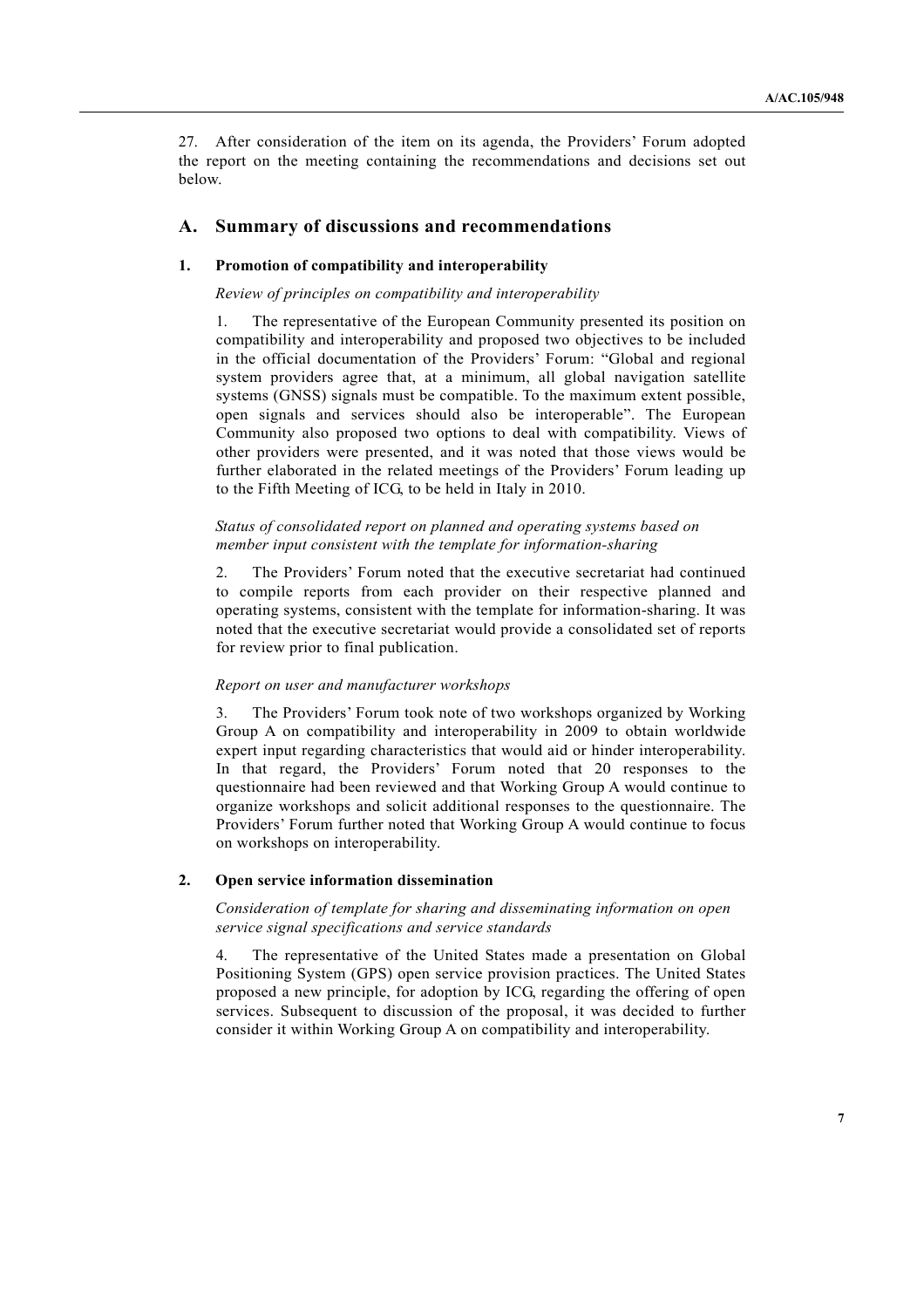### **3. Service performance monitoring**

 *Consideration of proposals to widely monitor the performance of open signals and provide timely updates to users regarding critical performance characteristics* 

5. The representative of the United States made a presentation on the benefits of civil GNSS signals/services monitoring. The United States proposed that the GPS Civil Monitoring Performance Specification (CMPS) could be used as a model for documentation of requirements for civil monitoring of other GNSS signals/services. The Providers' Forum agreed to hold further discussions on this item.

### **4. Spectrum protection: interference detection and mitigation**

 *Exchange of views on radio-navigation satellite services (RNSS) spectrum issues and related agenda items under consideration by the International Telecommunication Union and its working parties* 

6. The representative of the United States presented ongoing activities of the International Telecommunication Union (ITU) related to the protection of the GNSS spectrum. The representatives of Japan and the Russian Federation expressed support for the United States proposal for providers to actively participate in the ITU Radiocommunication sector (ITU-R).

## *Consideration of the development of a strategy to detect and mitigate interference in GNSS worldwide*

7. The representative of the United States presented information on coordination of domestic capabilities to identify, analyse and mitigate sources of interference to GPS and its augmentation systems. It was noted that the United States receives and processes interference reports from all over the world and then works to resolve them. It was also noted that within the United States, the Department of Homeland Security is developing a national sensor network to provide real-time monitoring for the protection of critical infrastructure.

The Providers' Forum noted that a series of regional GNSS workshops sponsored by the United States, the United Nations and other members of the Providers' Forum had been held beginning in 2001 and that the issue of interference detection and mitigation was often raised at those workshops. The Providers' Forum noted that currently there is no global capability to detect and mitigate interference, but it is widely recognized that such a capability is needed.

# **B. Other matters**

#### **1. Review and discussion of presented working groups reports**

The co-chairs of the ICG Working Groups presented and submitted, for consideration by the Providers' Forum, a set of recommendations as contained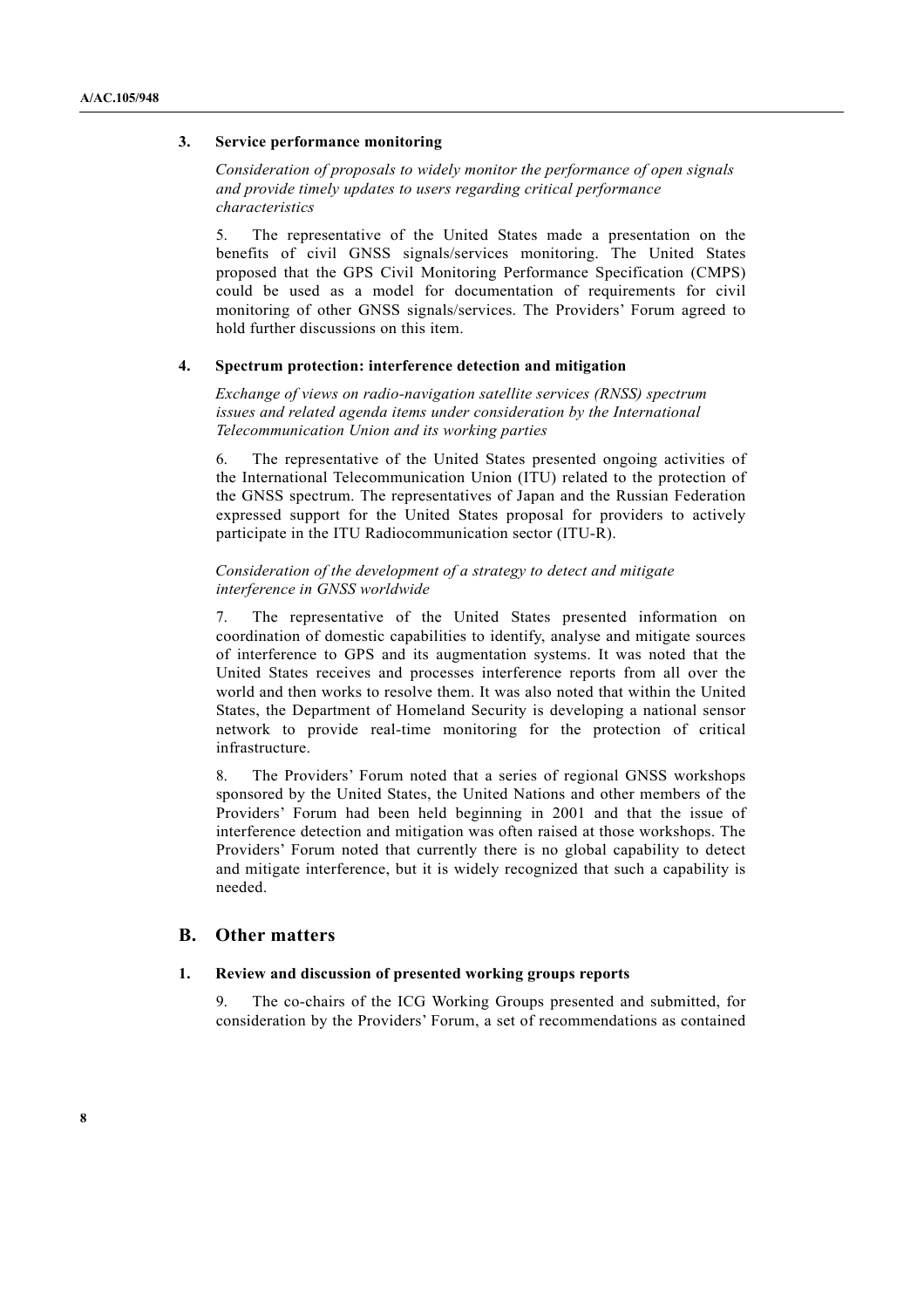in the reports of the working groups.3 Working Group A on compatibility and interoperability submitted five recommendations; Working Group B on enhancement of the performance of GNSS services submitted two recommendations; and Working Group C on information dissemination and capacity-building and Working Group D on interaction with national and regional authorities and relevant international organizations each submitted one recommendation.

### **2. Chair and next meeting of the Providers' Forum**

10. The Providers' Forum agreed that the European Community and the United States would co-chair its next meeting, to take place at the United Nations Office at Vienna on 7 June 2010.

### **3. Workplan of the Providers' Forum**

11. Paragraph 2 of the workplan of the Providers' Forum4 was updated, deleting text that limited working group study of the principles of compatibility and interoperability to only various user applications and equipment manufacturers. The quantitative evaluation of compatibility was also included in the workplan.

12. Paragraph 5 of the workplan of the Providers' Forum was updated to reflect the development of system information templates that will be developed by Working Group A for consideration by the Providers' Forum.

### **4. Observer status**

13. The Providers' Forum took note of the request of the Space Generation Advisory Council (SGAC) for observer status with ICG. The Provider's Forum also noted the Youth for Global Navigation Satellite Systems project of SGAC. The Providers' Forum was unable to reach consensus on this request and recommended that ICG invite SGAC to participate, in an expert capacity, in the work of Working Group C on information dissemination and capacitybuilding.

### **5. Glossary of terms**

**\_\_\_\_\_\_\_\_\_\_\_\_\_\_\_\_\_\_** 

14. It was agreed that the Providers' Forum would consider at its next meeting the development of a glossary of terms related to the work of ICG and the Providers' Forum.

## **6. Compilation of decisions and conclusions**

15. It was agreed that the Providers' Forum would consider at its next meeting the development of a document consolidating decisions and conclusions reflected in the reports of past meetings of the Providers' Forum.

<sup>3</sup> A list of documents before the Fourth Meeting of ICG is contained in annex II. 4 See the revised workplan of the ICG Providers' Forum (ICG/PF/WP/SEP2009).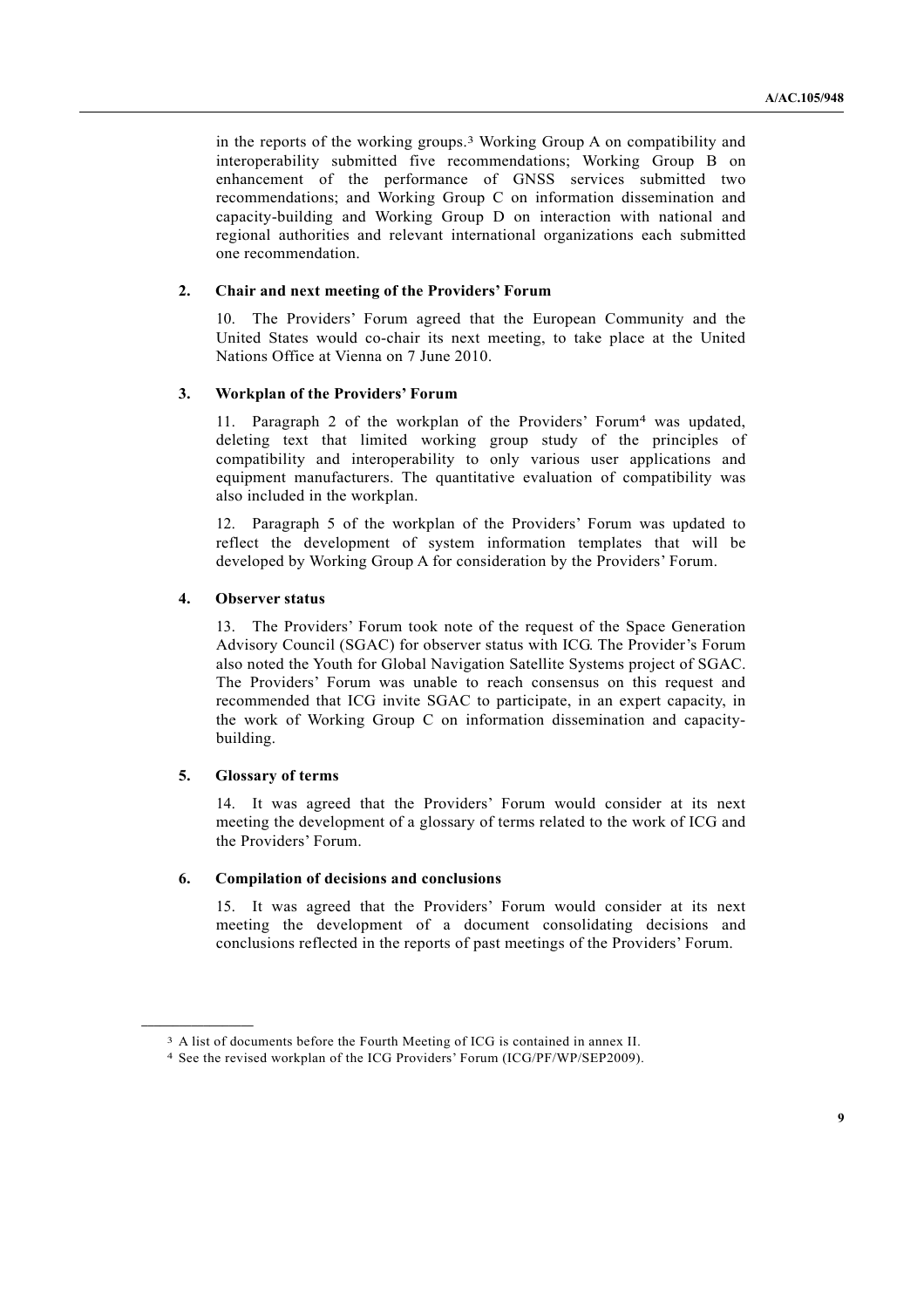# **Annex I**

# **List of States Members of the United Nations and governmental, intergovernmental and non-governmental organizations participating in the International Committee on Global Navigation Satellite Systems**

| China                                                                                     |  |  |
|-------------------------------------------------------------------------------------------|--|--|
| India                                                                                     |  |  |
| Italy                                                                                     |  |  |
| Japan                                                                                     |  |  |
| Malaysia                                                                                  |  |  |
| Nigeria                                                                                   |  |  |
| <b>Russian Federation</b>                                                                 |  |  |
| United Arab Emirates                                                                      |  |  |
| United States of America                                                                  |  |  |
| <b>European Community</b>                                                                 |  |  |
| Civil Global Positioning System Service Interface Committee                               |  |  |
| Committee on Space Research                                                               |  |  |
| European Space Agency                                                                     |  |  |
| International Association of Geodesy                                                      |  |  |
| International Association of Geodesy Reference Frame Sub-Commission for Europe<br>(EUREF) |  |  |
| International Association of Institutes of Navigation                                     |  |  |
| International Bureau of Weights and Measures (BIPM)                                       |  |  |
| International Cartographic Association                                                    |  |  |
| International Earth Rotation and Reference Systems Service                                |  |  |
| International Federation of Surveyors                                                     |  |  |
| International Global Navigation Satellite System Service                                  |  |  |
| International Society for Photogrammetry and Remote Sensing                               |  |  |
| International Steering Committee of the European Position Determination System            |  |  |
| International Telecommunication Union                                                     |  |  |
| International Union of Radio Science                                                      |  |  |
| Office for Outer Space Affairs of the Secretariat                                         |  |  |